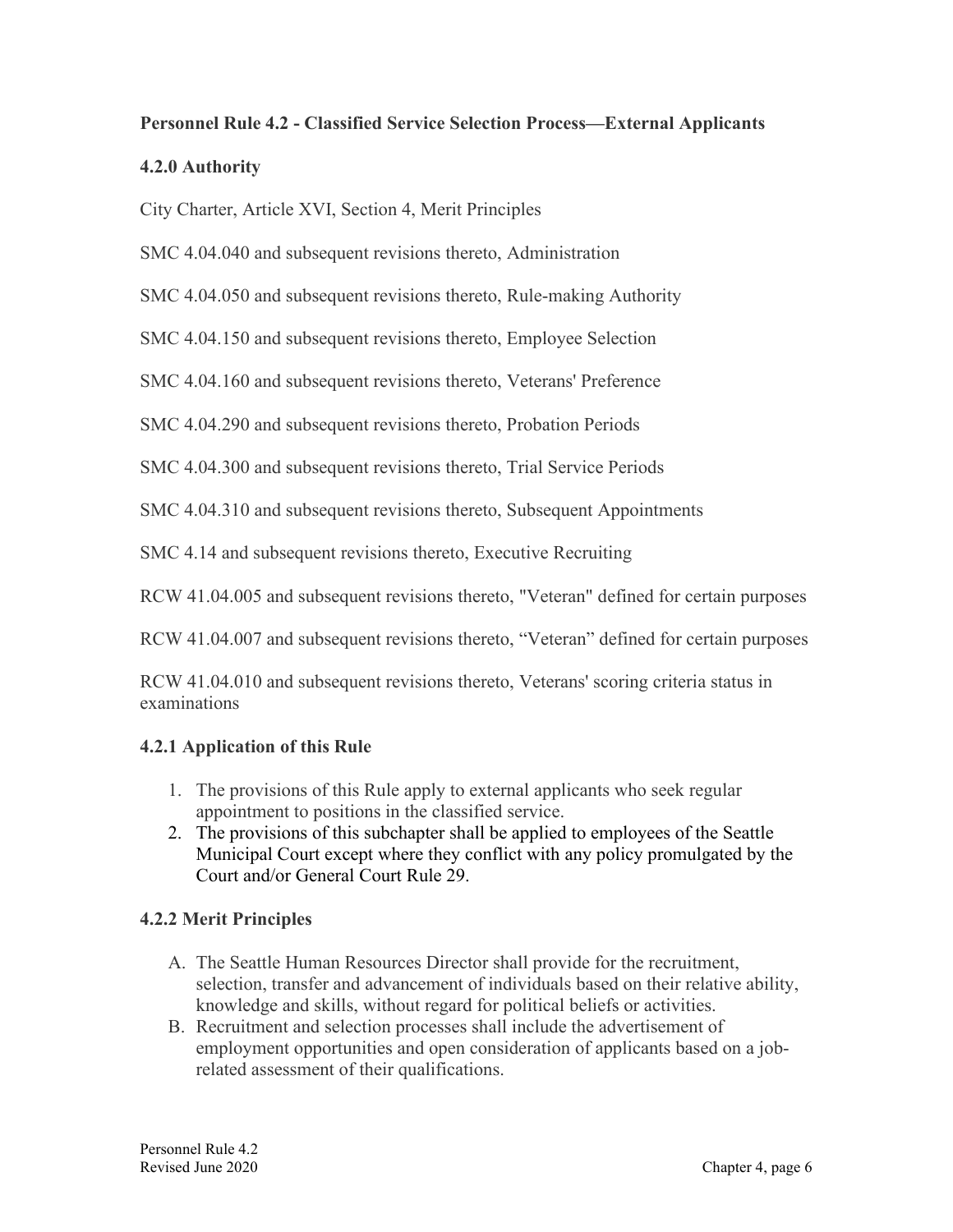#### **4.2.3 Employment Advertisement**

- A. The appointing authority must submit all official classified service job advertising to the Seattle Human Resources Director for approval.
- B. Notice of all classified service employment opportunities must be published in the OFA even if posted externally, unless the Seattle Human Resources Director waives OFA publication.
- C. Published descriptions of the level, nature and complexity of duties assigned to a classified service position and the minimum qualifications required to perform them must be consistent with the adopted classification specification or, in the absence of a classification specification, with a documented description of the position. A statement of desired qualifications may be included to more closely reflect the job-related requirements of the specific position and the business needs of the hiring department.

# **4.2.4 External Applicants**

A. External applicants shall apply directly to the employing unit in the format specified in the job advertisement or posting

## **4.2.5 Recruiting of External Applicants**

- A. When it is necessary to recruit outside regional labor markets, the appointing authority may authorize payment of reasonable and necessary expenses related to an applicant's travel to and from Seattle to participate in an interview process.
	- 1. The appointing authority must file and the Director of Finance and Administrative Services must approve a claim for payment or reimbursement of travel expenses.
	- 2. Authorized travel expenses include lodging, meals, incidental and roundtrip transportation from the applicant's home to Seattle and back. Applicants who drive their personal vehicles may be reimbursed at the rate set by the Seattle Human Resources Director for mileage reimbursement. However, payment for mileage cannot exceed the round-trip airfare of a common carrier for the same trip.
- B. Positions that are eligible for travel expense consideration are:
	- 1. Positions paid at salary range 400 and above, or at or above the equivalent of the top step of range 400 when no range is specified;
	- 2. Positions under salary range 400 but over salary range 300, for which the employing unit cannot successfully recruit in the local employment area because of the scarcity of persons possessing the position qualifications; and
	- 3. All positions assigned to the Accountability Pay for Executives, Manager, and Strategic Advisor Compensation Programs, regardless of pay level.

#### **4.2.6 Selection Process**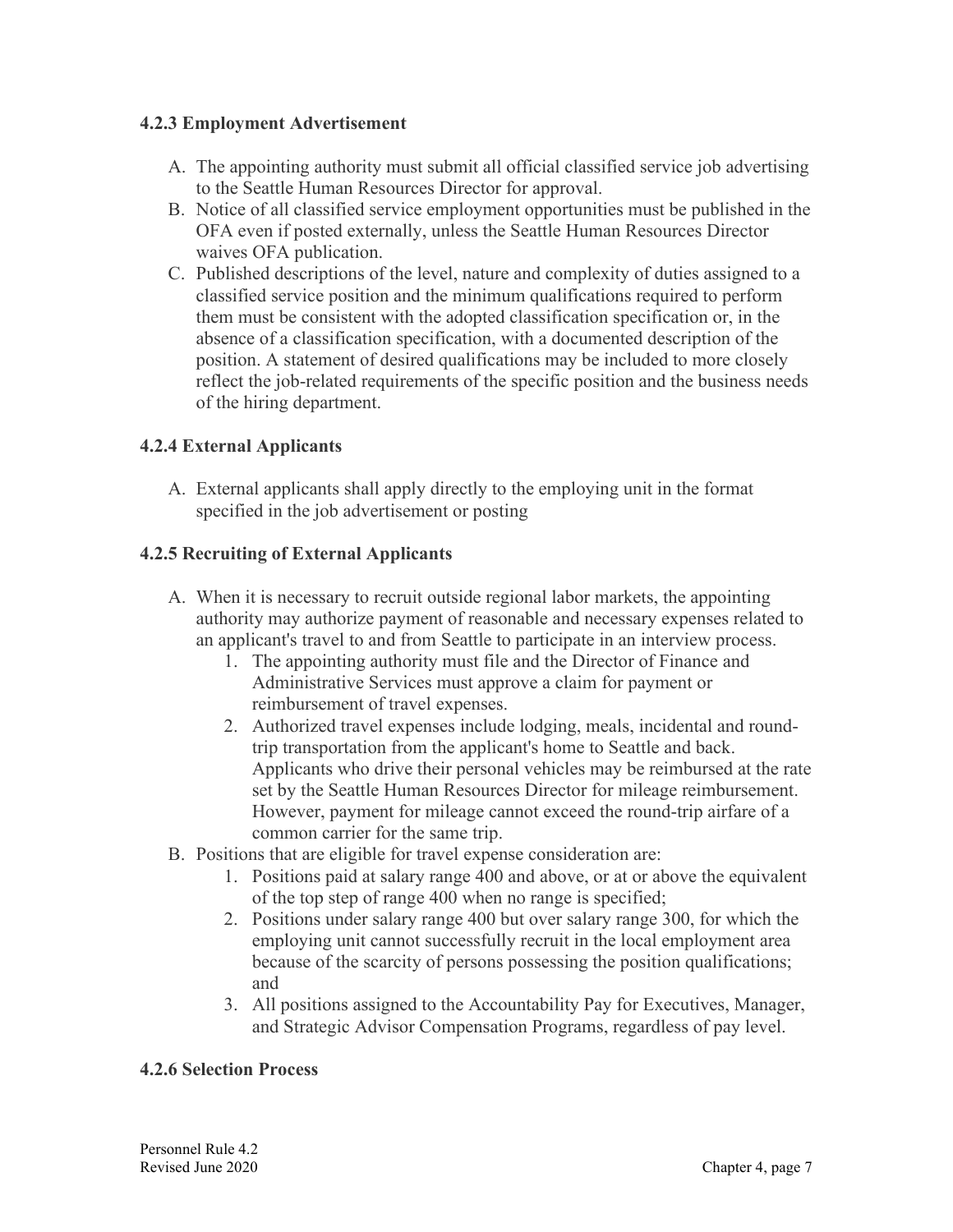- A. To ensure that selection processes are conducted in a fair and reasonable manner, each employing unit will provide a copy of its current selection procedures to the Seattle Human Resources Director. The appointing authority must file revisions to its selection procedures with the Seattle Human Resources Director within 30 days of adoption by the employing unit.
- B. The employing unit will evaluate application materials from external applicants in order to determine which applicants are best-qualified to proceed to the next phase of the selection process. Assessment of external applicants may occur concurrently with or subsequent to the assessment of internal applicants.
- C. The employing unit may develop and administer any job-related skills tests and interviews that the appointing authority or his or her designated management representative deems necessary. All available information related to the suitability of the applicant for the job will be used to evaluate each applicant.

## **4.2.7 Final Selection**

- A. The Seattle Human Resources Director will conduct qualifications audits of all applicants identified by the employing unit as finalists for a job. The audit will include a comparison of the finalist's or finalists' qualifications with those advertised for the job. No job offer will be made to any finalist for a job vacancy until the Seattle Human Resources Director has approved a qualifications audit.
- B. The employing unit shall make a provisional job offer to the position finalist contingent upon passing a pre-employment physical, criminal background check consistent with Personnel Rule 10.3, and/or drug test if required for the position. The position finalist must demonstrate authorization to work in the United States prior to commencing work.
- C. No individual shall apply inappropriate pressure to influence the outcome of a selection process.
- D. If the employing unit's selection process includes a competitive examination, veterans' preference shall be added to the passing mark or grade, based upon a possible perfect mark or grade of 100 points, as required by RCW 41.04.010, as follows:
	- 1. 10% to a veteran who served during a period of war or in an armed conflict and does not receive military retirement;
	- 2. 5% to a veteran who did not serve during a period of war or in an armed conflict, or who receives military retirement.

Eligible veterans may only claim veterans' preference to their first appointment.

#### **4.2.8 Re-Employment of Former City Employees**

A. Employees whose most recent period of City employment ended in a layoff are eligible for reinstatement to the same classification or budget title within 12 months of such layoff. An individual whose layoff occurred longer than 12 months before his or her re-employment shall be considered an external applicant as provided in Rule 4.2.8 (B).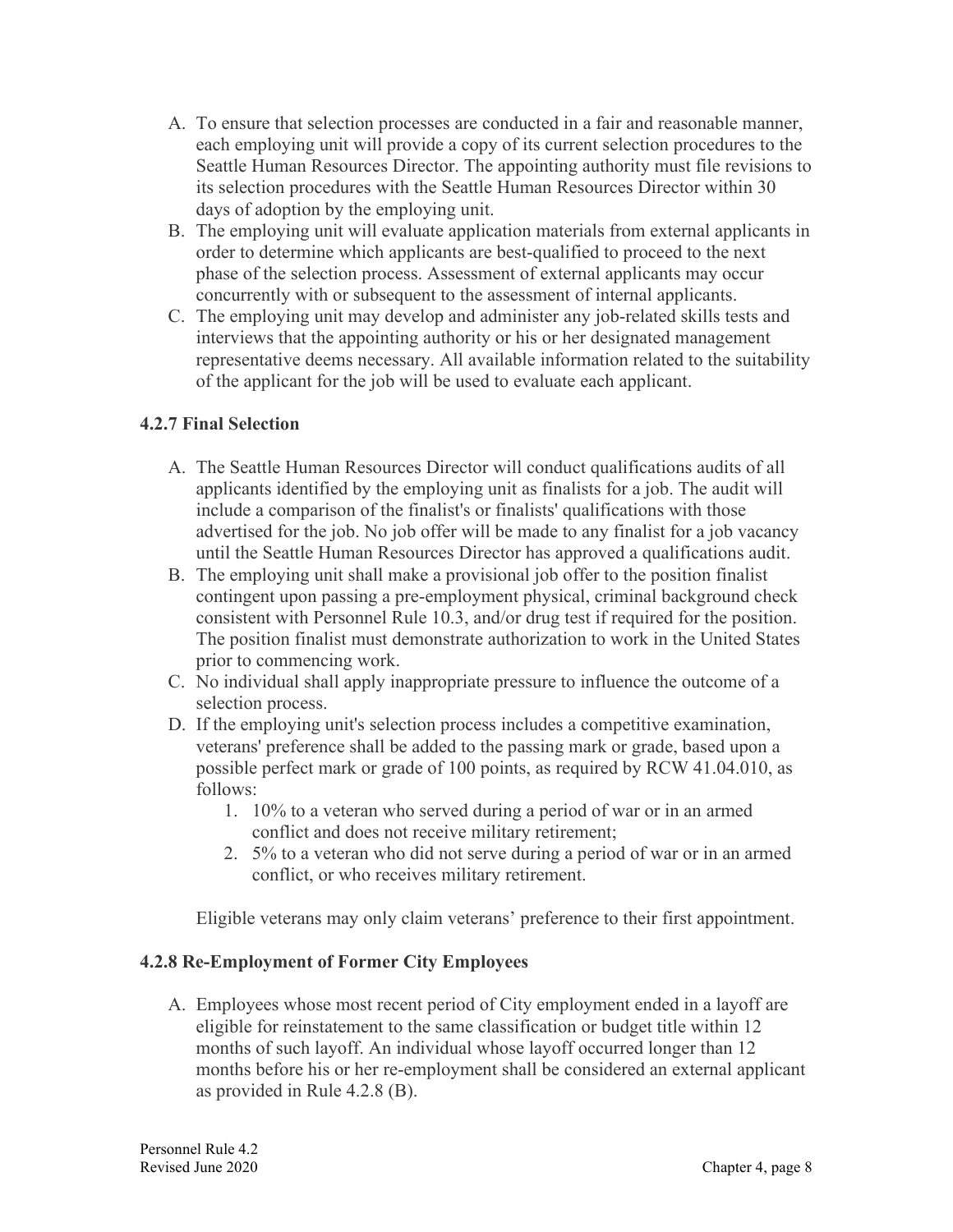- 1. The Seattle Human Resources Director shall provide the names of individuals who are eligible for reinstatement to the appointing authority of any employing unit who has a vacancy in that classification or budget title. Pursuant to Personnel Rule 6.2.9.A, the appointing authority may refuse to hire from the reinstatement list only upon stating a reason therefor to the Seattle Human Resources Director.
- 2. An individual who is reinstated from layoff shall have the same status as he or she held prior to layoff, with credit given toward time already served if such status is probationary or trial service. The employee shall be placed at the same step in the salary range as he or she had attained prior to layoff, and credit will be given for prior service for purposes of salary step progression. Any unused sick leave balance shall be restored, and the vacation accrual rate and hours worked for purposes of determining number of floating holidays shall be the same as when the employee was laid off.
- B. A former City employee who resigned or quit City employment may apply and be considered for employment as an external applicant. His or her vacation accrual rate and hours worked for purposes of determining number of floating holidays will reflect prior service; otherwise, an individual re-employed under this Rule shall be treated the same as a new hire.
- C. A former City employee who agreed to resign or retire from City service in lieu of termination may apply and be considered for rehire as an external applicant unless the Seattle Human Resources Director determined at the time of separation that the employee's alleged misconduct was of such a serious nature that returning to City employment is not appropriate, or unless the employee agreed to waive his or her rehire eligibility.
- D. A former City employee who took a service retirement from City employment may apply and be considered for employment as provided by Rule 4.2.8 (B). The amount of his or her monthly pension payment may be affected by re-employment with the City, or he or she may be subject to limitations on the number of hours he or she is permitted to work.
- E. A former City employee who was terminated for cause may apply and be considered for rehire as an external applicant only with the approval of the hiring appointing authority and the concurrence of the Seattle Human Resources Director.
- F. A former City employee whose termination was a probationary dismissal may apply and be considered for rehire as an external applicant only with the approval of the hiring appointing authority.

# **4.2.9 Moving Expenses**

A. The appointing authority may authorize, upon the approval of the Seattle Human Resources Director, moving expenses for individuals who must relocate to Seattle in order to accept an offer of employment with the City as: